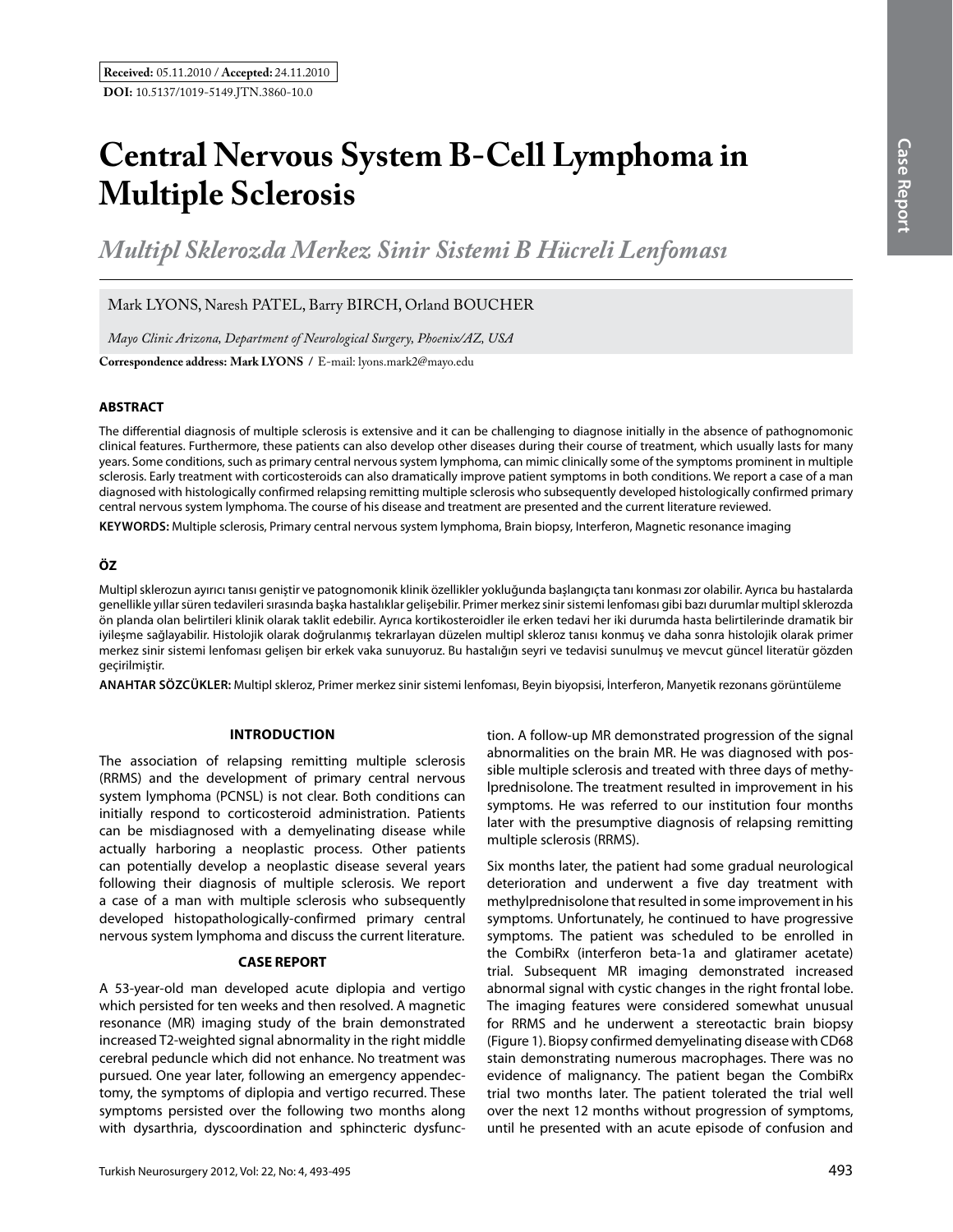delusional behavior. Repeat brain MR revealed a diffusely enhancing mass involving both frontal lobes crossing the anterior corpus callosum (Figure 2). Stereotactic brain biopsy revealed a diffuse large B-cell lymphoma expressing CD20 and CD45. The MIB-1 index, reflecting mitotic activity, was 80% in the malignant cells. The patient underwent one cycle of methotrexate chemotherapy and expired one month following the diagnosis of primary central nervous system lymphoma.



**Figure 1**: T-1 weighted axial brain MR demonstrating cystic encephalomalacia with heterogeneous gadolinium enhancement in the parasagittal right frontal lobe.



**Figure 2**: T-1 weighted axial brain MR demonstrating diffuse gadolinium enhancement of the frontal lobes involving the corpus callosum with vasogenic edema and mass effect.

### **DISCUSSION**

Multiple sclerosis is chronic demyelinating disease affecting the central nervous system (CNS) and classically presents with exacerbating and relapsing neurological symptoms. Previous to the availability of immunosuppressive and immunomodulating (IS) treatments, reduced rates of cancer were linked to multiple sclerosis. During the past twenty years there has been a significant increase in the number of IS medications available for the treatment of MS (3,5,6,8,17,18). Several reports over the past two decades have suggested an increase in cancer risk amongst MS patients, potentially related to the immunosuppressive therapies (2,7,11-14). Other more recent reports have not found an increased risk of cancer in MS patients (1,3,10). Recently, Lebrun and colleagues reported an exhaustive multicenter review of 7418 MS patients in France evaluating the impact of diseasemodifying therapies and the incidence of cancer (10). They found no evidence of an increased risk of cancer following the diagnosis of MS. In fact, they noted that men with MS had a statistically significant decrease in the incidence of cancer. However, there was an increased risk of breast cancer in women receiving more than one IS modality (10).

Primary central nervous system lymphoma (PCNSL) can be confused with multiple sclerosis (4,15). Reportedly, 5%-10% of patients harboring a different disease are misdiagnosed with MS (15). There is no pathognomonic clinical feature, laboratory study or imaging feature for MS. Several conditions including Lyme disease, progressive multifocal leukoencephalopathy, mitochondrial disorders, metabolic deficiencies and lymphoma have been initially confused with MS (4,15). While CNS lymphoma will often show diffuse enhancement with gadolinium administration and demyelinating plaques are much less likely to do so, this is not an absolute finding. In addition, corticosteroid administration will often result in substantial clinical improvement and potentially radiographic resolution of abnormal imaging findings in PCNSL, which can be interpreted as a steroid-induced remission of MS (4).

There is no reported link between the immunosuppressive therapy of interferon beta-1a and glatiramer acetate and the subsequent development of B-cell lymphoma. Interestingly, Krumbholz and co-workers reported their findings on B-cellactivating factor of the tumor necrosis factor (TNF) family (BAFF) (9). Human astrocytes were discovered to secrete BAFF following stimulation with interferon and TNF. They found that BAFF expression was strongly up-regulated to levels similar in lymphatic tissue in multiple sclerosis plaques in brain lesions with B-cell components (9). In addition, BAFF receptors were strongly expressed in PCNSL. They postulated that CNS-produced BAFF may support B-cell survival in inflammatory diseases, such as multiple sclerosis and primary B-cell lymphomas. Similar to our case, Yang and Wu reported a case of a 33-year-old patient with multiple sclerosis who developed central nervous system lymphoma three years following the initial diagnosis (16). Although their patient did receive beta interferon and subsequently developed an